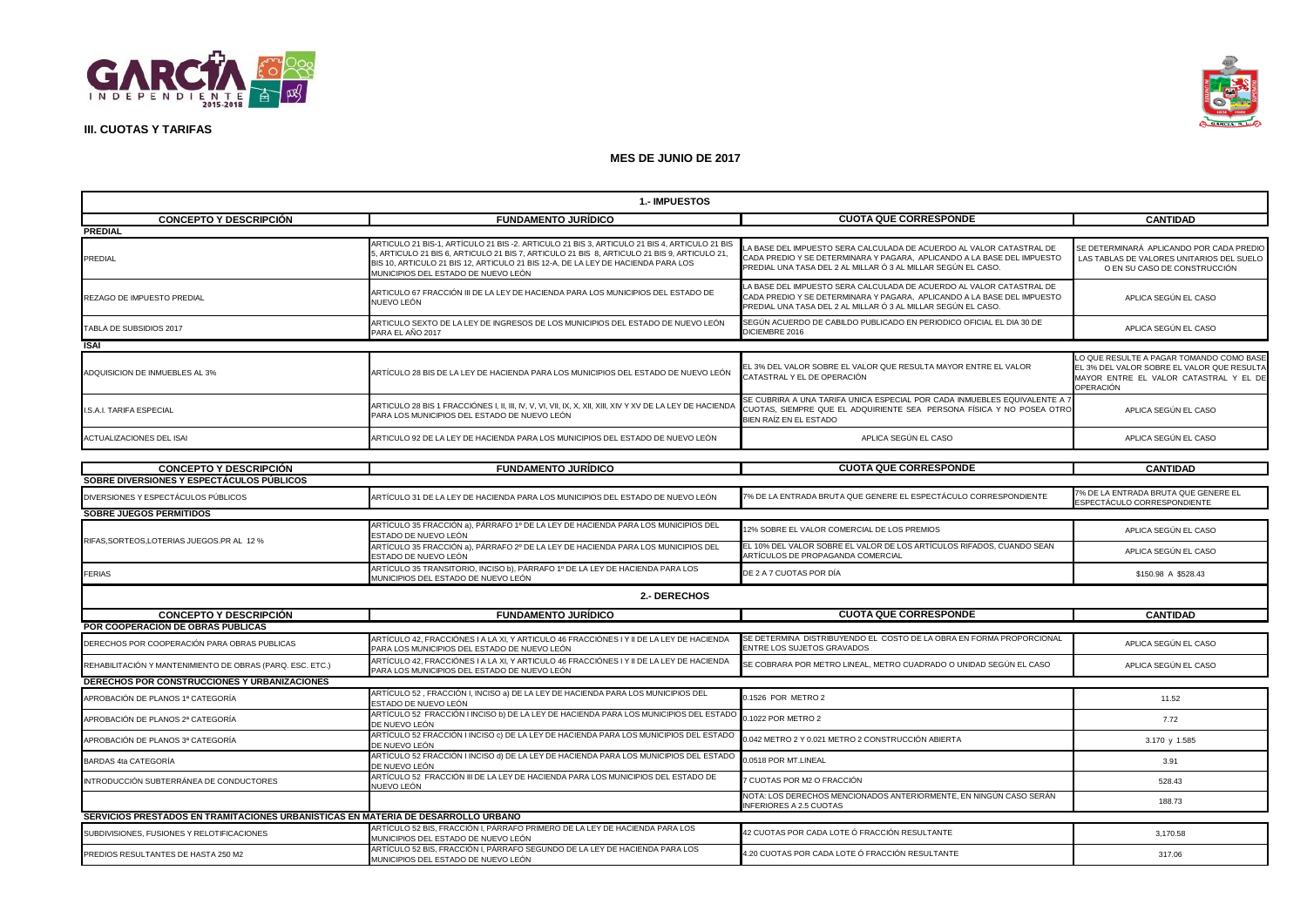



| FACTIBILIDAD Y LINEAMIENTO                                                                 | ARTÍCULO 52 BIS, FRACCIÓN I, PÁRRAFO TERCERO DE LA LEY DE HACIENDA PARA LOS<br>MUNICIPIOS DEL ESTADO DE NUEVO LEÓN                                                              | 2.80 CUOTAS                                                                                                                                                                                                                                                                                                                                                                                                        | 211.37                             |  |
|--------------------------------------------------------------------------------------------|---------------------------------------------------------------------------------------------------------------------------------------------------------------------------------|--------------------------------------------------------------------------------------------------------------------------------------------------------------------------------------------------------------------------------------------------------------------------------------------------------------------------------------------------------------------------------------------------------------------|------------------------------------|--|
| INICIO DE TRAMITE DE USO DE SUELO O EDIFICACIÓN                                            |                                                                                                                                                                                 |                                                                                                                                                                                                                                                                                                                                                                                                                    |                                    |  |
| 100 M2                                                                                     | INICIO DE TRAMITE DE LICENCIA DE USO DE SUELO O EDIFICACIÓN HASTA NATÍCULO 52 BIS, FRACCIÓN II, INCISO a) DE LA LEY DE HACIENDA PARA LOS MUNICIPIOS DEL<br>ESTADO DE NUEVO LEÓN | 8.40 CUOTAS                                                                                                                                                                                                                                                                                                                                                                                                        | 634.12                             |  |
| INICIO DE TRÁMITE DE LICENCIA DE USO DE SUELO Ó EDIFICACIÓN MAYOR<br>DE 100 Y HASTA 250 M2 | ARTÍCULO 52 BIS, FRACCIÓN II, INCISO b) DE LA LEY DE HACIENDA PARA LOS MUNICIPIOS DEL<br>ESTADO DE NUEVO LEÓN                                                                   | 16.80 CUOTAS                                                                                                                                                                                                                                                                                                                                                                                                       | 1,268.23                           |  |
| INICIO DE TRÁMITE DE LICENCIA DE USO DE SUELO Ó EDIFICACIÓN MAYOR<br>DE 250 Y HASTA 500 M2 | ARTÍCULO 52 BIS, FRACCIÓN II, INCISO c) DE LA LEY DE HACIENDA PARA LOS MUNICIPIOS DEL<br>ESTADO DE NUEVO LEÓN                                                                   | 25.20 CUOTAS                                                                                                                                                                                                                                                                                                                                                                                                       | 1,902.35                           |  |
| INICIO DE TRÁMITE DE LICENCIA DE USO DE SUELO Ó EDIFICACIÓN MAYOR<br>DE 500 HASTA 1000 M2  | ARTÍCULO 52 BIS, FRACCIÓN II, INCISO d) DE LA LEY DE HACIENDA PARA LOS MUNICIPIOS DEL<br>ESTADO DE NUEVO LEÓN                                                                   | 33.60 CUOTAS                                                                                                                                                                                                                                                                                                                                                                                                       | 2,536.46                           |  |
| INICIO DE TRÁMITE DE LICENCIA DE USO DE SUELO Ó EDIFICACIÓN MAYOR<br>DE 1000 M2            | ARTÍCULO 52 BIS, FRACCIÓN II, INCISO e) DE LA LEY DE HACIENDA PARA LOS MUNICIPIOS DEL<br>ESTADO DE NUEVO LEÓN                                                                   | <b>42 CUOTAS</b>                                                                                                                                                                                                                                                                                                                                                                                                   | 3.170.58                           |  |
| LICENCIAS DE USO DE SUELO O EDIFICACIONES                                                  |                                                                                                                                                                                 |                                                                                                                                                                                                                                                                                                                                                                                                                    |                                    |  |
| ICENCIA DE USO DE SUELO Ó EDIFICACIÓN HASTA 100 M2                                         | ARTÍCULO 52 BIS, FRACCIÓN III, INCISO a) DE LA LEY DE HACIENDA PARA LOS MUNICIPIOS DEL<br>ESTADO DE NUEVO LEÓN                                                                  | 8.40 CUOTAS                                                                                                                                                                                                                                                                                                                                                                                                        | 634.12                             |  |
| ICENCIA DE USO DE SUELO Ó EDIFICACIÓN MAYOR DE 100 HASTA 250 M2.                           | ARTÍCULO 52 BIS, FRACCIÓN III, INCISO b) DE LA LEY DE HACIENDA PARA LOS MUNICIPIOS DEL<br>ESTADO DE NUEVO LEÓN                                                                  | 16.80 CUOTAS                                                                                                                                                                                                                                                                                                                                                                                                       | 1,268.23                           |  |
| LICENCIA DE USO DE SUELO Ó EDIFICACIÓN MAYOR DE 250 HASTA 500 M2                           | ARTÍCULO 52 BIS, FRACCIÓN III, INCISO c) DE LA LEY DE HACIENDA PARA LOS MUNICIPIOS DEL<br>ESTADO DE NUEVO LEÓN                                                                  | 25.20 CUOTAS                                                                                                                                                                                                                                                                                                                                                                                                       | 1,902.35                           |  |
| LICENCIA DE USO DE SUELO Ó EDIFICACIÓN MAYOR DE 500 HASTA 1000 M2                          | ARTÍCULO 52 BIS, FRACCIÓN III, INCISO d) DE LA LEY DE HACIENDA PARA LOS MUNICIPIOS DEL<br>ESTADO DE NUEVO LEÓN                                                                  | 33.60 CUOTAS                                                                                                                                                                                                                                                                                                                                                                                                       | 2,536.46                           |  |
| LICENCIA DE USO DE SUELO MAYOR DE 1000 M2                                                  | ARTÍCULO 52 BIS, FRACCIÓN III, INCISO e) DE LA LEY DE HACIENDA PARA LOS MUNICIPIOS DEL<br>ESTADO DE NUEVO LEÓN                                                                  | 42 CUOTAS                                                                                                                                                                                                                                                                                                                                                                                                          | 3,170.58                           |  |
| <b>ADICIONALES</b>                                                                         |                                                                                                                                                                                 |                                                                                                                                                                                                                                                                                                                                                                                                                    |                                    |  |
| ADICIONALES LICENCIA DE USO DE SUELO Ó EDIFICACIÓN HASTA 100M2                             | ARTÍCULO 52 BIS, FRACCIÓN III, PÁRRAFO SEGUNDO, INCISO a) DE LA LEY DE HACIENDA PARA<br>OS MUNICIPIOS DEL ESTADO DE NUEVO LEÓN                                                  | 0.112 CUOTAS POR MT2                                                                                                                                                                                                                                                                                                                                                                                               | 8.45                               |  |
| ADICIONALES LICENCIA DE USO DE SUELO Ó EDIFICACIÓN MAYOR DE 100<br><b>HASTA 250 M2</b>     | ARTÍCULO 52 BIS, FRACCIÓN III, PÁRRAFO SEGUNDO, INCISO b) DE LA LEY DE HACIENDA PARA<br>LOS MUNICIPIOS EL ESTADO DE NUEVO LEÓN                                                  | 0.224 CUOTAS POR MT2                                                                                                                                                                                                                                                                                                                                                                                               | 16.91                              |  |
| ADICIONALES LICENCIA DE USO DE SUELO Ó EDIFICACIÓN MAYOR DE 250<br><b>HASTA 500 M2</b>     | ARTÍCULO 52 BIS, FRACCIÓN III, PÁRRAFO SEGUNDO, INCISO c) DE LA LEY DE HACIENDA PARA<br>LOS MUNICIPIOS DEL ESTADO DE NUEVO LEÓN                                                 | 0.336 CUOTAS POR MT2                                                                                                                                                                                                                                                                                                                                                                                               | 25.36                              |  |
| ADICIONALES LICENCIA DE USO DE SUELO Ó EDIFICACIÓN MAYOR DE 500<br>HASTA 1000 M2           | ARTÍCULO 52 BIS, FRACCIÓN III, PÁRRAFO SEGUNDO, INCISO d) DE LA LEY DE HACIENDA PARA<br>LOS MUNICIPIOS DEL ESTADO DE NUEVO LEÓN                                                 | 0.434 CUOTAS POR MT2                                                                                                                                                                                                                                                                                                                                                                                               | 32.76                              |  |
| ADICIONALES LICENCIA DE USO DE SUELO Ó EDIFICACIÓN MAYOR DE 1000<br>M2                     | ARTÍCULO 52 BIS, FRACCIÓN III, PÁRRAFO SEGUNDO, INCISO e) DE LA LEY DE HACIENDA PARA<br>LOS MUNICIPIOS DEL ESTADO DE NUEVO LEÓN                                                 | 0.532 CUOTAS POR MT2                                                                                                                                                                                                                                                                                                                                                                                               | 40.16                              |  |
|                                                                                            |                                                                                                                                                                                 | NOTA: LA CUOTA PREVISTA NO EXCEDERÁ DE \$8.00 POR METRO CUADRADO PARA<br>EDIFICACIONES HABITACIONALES MULTIFAMILIARES. LAS CASAS-HABITACIÓN<br>ESTARAN EXCENTAS DEL PAGO DE ESTE DERECHO.                                                                                                                                                                                                                          | SEGÚN SEA EL CASO                  |  |
| FACTIBILIDAD Y AUTORIZACIÓN DE RÉGIMEN DE CONDOMINIO                                       |                                                                                                                                                                                 |                                                                                                                                                                                                                                                                                                                                                                                                                    |                                    |  |
| FACTIBILIDAD Y AUTORIZACIÓN DE RÉGIMENES EN CONDOMINIO VERTICAI                            | ARTÍCULO 52 BIS, FRACCIÓN IV, INCISO a) DE LA LEY DE HACIENDA PARA LOS MUNICIPIOS DEL<br>ESTADO DE NUEVO LEÓN                                                                   | 0.168 CUOTAS POR MT2 DE CONSTRUCCIÓN                                                                                                                                                                                                                                                                                                                                                                               | 12.68                              |  |
| FACTIBILIDAD Y AUTORIZACIÓN DE RÉGIMENES EN CONDOMINIO                                     | ARTÍCULO 52 BIS, FRACCIÓN IV, INCISO b) Y FRACCIÓN V NÚMERO 1 LETRA A DE LA LEY DE<br>HACIENDA PARA LOS MUNICIPIOS DEL ESTADO DE NUEVO LEÓN                                     | LOTES HABITACIONALES O INDUSTRIALES DE HASTA 150 M2: 0.1498 CUOTAS                                                                                                                                                                                                                                                                                                                                                 | 11.31                              |  |
| <b>HORIZONTAL</b>                                                                          | ARTÍCULO 52 BIS, FRACCIÓN IV, INCISO b) Y FRACCIÓN V NÚMERO 1 LETRA B DE LA LEY DE<br>HACIENDA PARA LOS MUNICIPIOS DEL ESTADO DE NUEVO LEÓN                                     | LOTES HABITACIONALES O INDUSTRIALES DE MAS DE 150 M2 HASTA 300 M2: 0.20<br><b>CUOTAS</b>                                                                                                                                                                                                                                                                                                                           | 15.10                              |  |
|                                                                                            |                                                                                                                                                                                 | LOTES HABITACIONALES O INDUSTRIALES DE MAS DE 300 M2: 0.24 CUOTAS                                                                                                                                                                                                                                                                                                                                                  | 18.12                              |  |
|                                                                                            | ARTÍCULO 52 BIS, FRACCIÓN IV, INCISO b) Y FRACCIÓN V NÚMERO 1 LETRA C DE LA LEY DE                                                                                              | LOTES HABITACIONALES O INDUSTRIALES DE HASTA 150 M2: 0.1498 CUOTAS<br>LOTES HABITACIONALES O INDUSTRIALES DE MAS DE 150 M2 HASTA 300 M2: 0.20                                                                                                                                                                                                                                                                      | 11.31                              |  |
| FACTIBILIDAD Y AUTORIZACIÓN DE RÉGIMENES EN CONDOMINIO MIXTO                               | HACIENDA PARA LOS MUNICIPIOS DEL ESTADO DE NUEVO LEÓN                                                                                                                           | CUOTAS<br>LOTES HABITACIONALES O INDUSTRIALES DE MAS DE 300 M2: 0.24 CUOTAS                                                                                                                                                                                                                                                                                                                                        | 15.10                              |  |
|                                                                                            | ARTÍCULO 52 BIS, FRACCIÓN IV, INCISO b) Y FRACCIÓN V INCISO b) NÚMERO 3 DE LA LEY DE                                                                                            |                                                                                                                                                                                                                                                                                                                                                                                                                    | 18.12                              |  |
|                                                                                            | HACIENDA DE LOS MUNICIPIOS DEL ESTADO DE NUEVO LEÓN                                                                                                                             | LOTES CAMPESTRES: 0.1498 CUOTAS                                                                                                                                                                                                                                                                                                                                                                                    | 11.31                              |  |
| <b>AUTORIZACION DE FRACCIONAMIENTOS</b>                                                    |                                                                                                                                                                                 |                                                                                                                                                                                                                                                                                                                                                                                                                    |                                    |  |
| FACTIBILIDAD Y LINEAMIENTOS                                                                | ARTÍCULO 52 BIS, FRACCIÓN V, INCISO a) DE LA LEY DE HACIENDA PARA LOS MUNICIPIOS DEL<br>ESTADO DE NUEVO LEÓN                                                                    | 164.50 CUOTAS                                                                                                                                                                                                                                                                                                                                                                                                      | 12,418.11                          |  |
| PROYECTO URBANÍSTICO                                                                       | ARTÍCULO 52 BIS, FRACCIÓN V, INCISO b) DE LA LEY DE HACIENDA PARA LOS MUNICIPIOS DEL<br>ESTADO DE NUEVO LEÓN                                                                    | 164.50 CUOTAS                                                                                                                                                                                                                                                                                                                                                                                                      | 12,418.11                          |  |
| PROYECTO EJECUTIVO                                                                         | ARTÍCULO 52 BIS, FRACCIÓN V, INCISO c) NÚMERO 1 LETRAS A, B, C DE LA LEY DE HACIENDA<br>PARA LOS MUNICIPIOS DEL ESTADO DE NUEVO LEÓN                                            | SE COBRARÁ POR M2 DE ÁREA VENDIBLE DEPENDIENDO SI EL ÁREA ES A-LOTESCONSUPERFICIEHASTA150 M2.<br>HABITACIONAL, INDUSTRIAL, CAMPESTRE U OTROS A-LOTES CON SUPERFICIE HASTA 11.30/M2; B-LOTES CON SUPERFICIE DE MÁS DE<br>150 M2, 0.1498 CUOTAS, B-LOTES CON SUPERFICIE DE MÁS DE 150 M2 Y HASTA 300 M2, 150 M2 Y HASTA 300 M2, 15.098/M2; LOTES CON<br>0.20 CUOTAS, LOTES CON SUPERFICIE MAYOR A 300 M2 0.24 CUOTAS | SUPERFICIE MAYOR A 300 M2 18.11/M2 |  |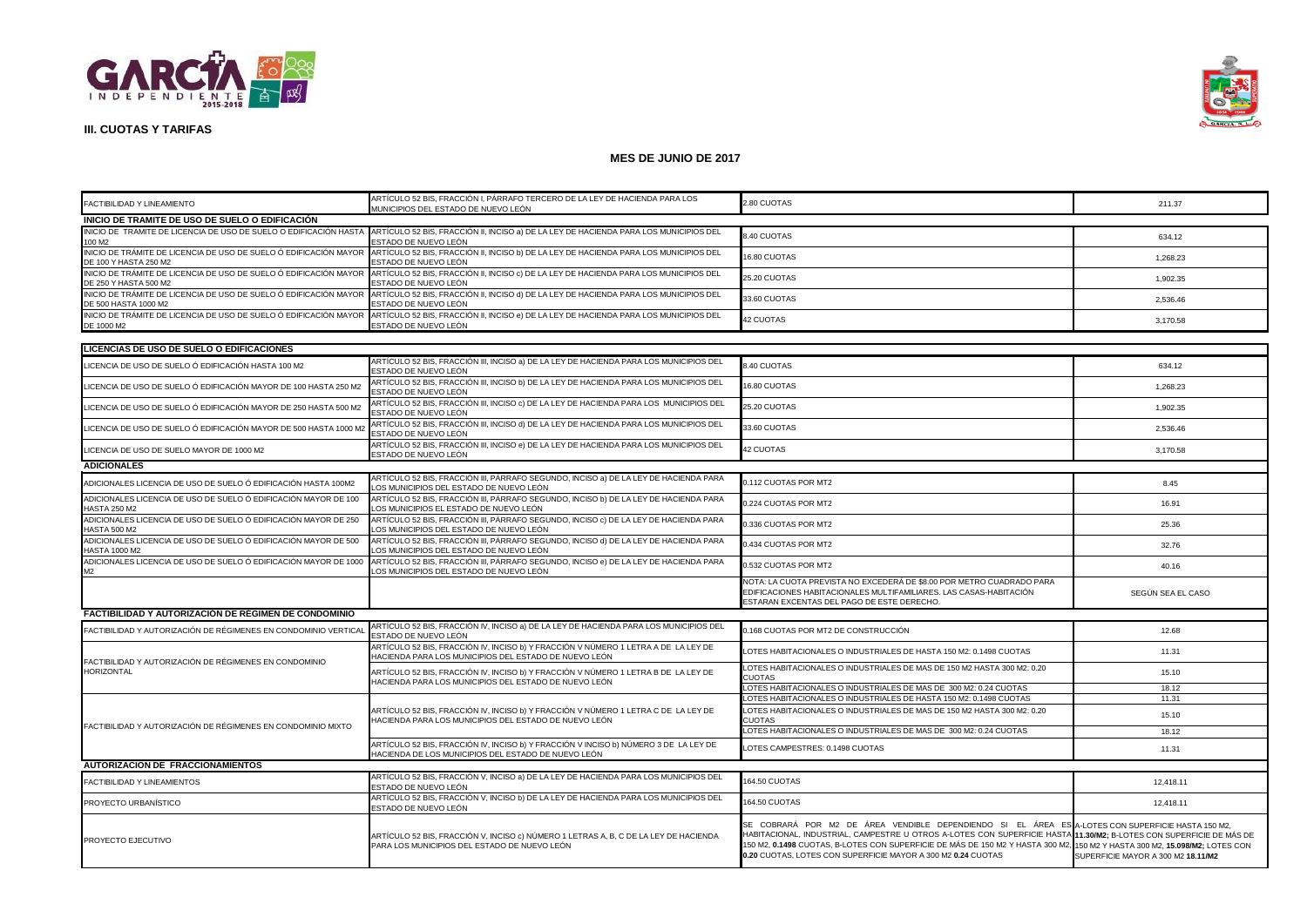



| HABITACIONALES O INDUSTRIALES                                                                     | ARTÍCULO 52 BIS. FRACCIÓN V. INCISO c) NÚMERO 1 LETRAS A. B. C DE LA LEY DE HACIENDA<br>PARA LOS MUNICIPIOS DEL ESTADO DE NUEVO LEÓN | HABITACIONALES O INDUSTRIALES, EXCEPTUANDO LOS PREDIOS RESERVADOS PARA<br>EQUIPAMIENTOS COMERCIALES Y DE SERVICIOS:SE COBRARA POR M2 DE ÁREA A-LOTES CON SUPERFICIE HASTA 150 M2.<br>VENDIBLE DEPENDIENDO SI EL ÁREA ES HABITACIONAL, INDUSTRIAL, CAMPESTRE U 11.30/M2; B-LOTES CON SUPERFICIE DE MÁS DE<br>OTROS A-LOTES CON SUPERFICIE HASTA 150 M2, 0.1498 CUOTAS, B-LOTES CON 150 M2 Y HASTA 300 M2, 15.098/M2; LOTES CON<br>SUPERFICIE DE MÁS DE 150 M2 Y HASTA 300 M2, 0.20 CUOTAS, LOTES CON SUPERFICIE SUPERFICIE MAYOR A 300 M2 18.11/M2<br>MAYOR A 300 M2 0.24 CUOTAS |              |  |
|---------------------------------------------------------------------------------------------------|--------------------------------------------------------------------------------------------------------------------------------------|---------------------------------------------------------------------------------------------------------------------------------------------------------------------------------------------------------------------------------------------------------------------------------------------------------------------------------------------------------------------------------------------------------------------------------------------------------------------------------------------------------------------------------------------------------------------------------|--------------|--|
| LOTES CON SUPERFICIE HASTA 150 M2                                                                 | ARTÍCULO 52 BIS, FRACCIÓN V. INCISO c), NÚMERO 1, APARTADO A. DE LA LEY DE HACIENDA<br>PARA LOS MUNICIPIOS DEL ESTADO DE NUEVO LEÓN  | 0.1498 CUOTAS                                                                                                                                                                                                                                                                                                                                                                                                                                                                                                                                                                   | 11.31        |  |
| LOTES CON SUPERFICIE DE MAS DE 150 HASTA 300 M2                                                   | ARTÍCULO 52 BIS, FRACCIÓN V. INCISO c), NÚMERO 1, APARTADO B. DE LA LEY DE HACIENDA<br>PARA LOS MUNICIPIOS DEL ESTADO DE NUEVO LEÓN. | 0.20 CUOTAS                                                                                                                                                                                                                                                                                                                                                                                                                                                                                                                                                                     | 15.10        |  |
| LOTES CON SUPERFICIE MAYOR DE 300 M2                                                              | ARTÍCULO 52 BIS. FRACCIÓN V. INCISO c). NÚMERO 1. APARTADO C.  DE LA LEY DE HACIENDA<br>PARA LOS MUNICIPIOS DEL ESTADO DE NUEVO LEÓN | 0.24 CUOTAS                                                                                                                                                                                                                                                                                                                                                                                                                                                                                                                                                                     | 18.12        |  |
| INDUSTRIALES UBICADOS EN EL MUNICIPIO                                                             | ARTÍCULO 52 BIS, FRACCIÓN V. INCISO c), NÚMERO 2 DE LA LEY DE HACIENDA PARA LOS<br>MUNICIPIOS DEL ESTADO DE NUEVO LEÓN               | 0.1498 CUOTAS                                                                                                                                                                                                                                                                                                                                                                                                                                                                                                                                                                   | 11.31        |  |
| OTROS UBICADOS EN EL MUNICIPIO                                                                    | ARTÍCULO 52 BIS. FRACCIÓN V. INCISO c). NÚMERO 5 DE LA LEY DE HACIENDA PARA LOS<br><i>INUNICIPIOS DEL ESTADO DE NUEVO LEÓN</i>       | 0.1498 CUOTAS                                                                                                                                                                                                                                                                                                                                                                                                                                                                                                                                                                   | 11.31        |  |
| CERTIFICACIÓN DEL CUMPLIMIENTO DE REQUSITOS PARA VENTA.                                           | ARTÍCULO 52 BIS, FRACCIÓN V. INCISO c), NÚMERO 6, INCISO d) DE LA LEY DE HACIENDA PARA<br>OS MUNICIPIOS DEL ESTADO DE NUEVO LEÓN     | 164.50 CUOTAS                                                                                                                                                                                                                                                                                                                                                                                                                                                                                                                                                                   | 12,418.11    |  |
| <b>PRORROGA</b>                                                                                   | ARTÍCULO 52 BIS, FRACCIÓN V. INCISO c), NÚMERO 6, INCISO e) DE LA LEY DE HACIENDA PARA<br>LOS MUNICIPIOS DEL ESTADO DE NUEVO LEÓN    | 81.90 CUOTAS                                                                                                                                                                                                                                                                                                                                                                                                                                                                                                                                                                    | 6,182.63     |  |
| ACTUALIZACIÓN DE GARANTÍAS                                                                        | ARTÍCULO 52 BIS, FRACCIÓN V. INCISO c), NÚMERO 6, INCISO f) DE LA LEY DE HACIENDA PARA<br>OS MUNICIPIOS DEL ESTADO DE NUEVO LEÓN.    | 81.90 CUOTAS                                                                                                                                                                                                                                                                                                                                                                                                                                                                                                                                                                    | 6.182.63     |  |
| <b>MODIFICACIONES</b>                                                                             | ARTÍCULO 52 BIS, FRACCIÓN V. INCISO c), NÚMERO 6, INCISO g) DE LA LEY DE HACIENDA PARA<br>OS MUNICIPIOS DEL ESTADO DE NUEVO LEÓN     | 81.90 CUOTAS                                                                                                                                                                                                                                                                                                                                                                                                                                                                                                                                                                    | 6,182.63     |  |
| RECEPCIÓN DE OBRA                                                                                 | ARTÍCULO 52 BIS, FRACCIÓN V. INCISO c), NÚMERO 6, INCISO h) DE LA LEY DE HACIENDA PARA<br>OS MUNICIPIOS DEL ESTADO DE NUEVO LEÓN.    | 821.10 CUOTAS                                                                                                                                                                                                                                                                                                                                                                                                                                                                                                                                                                   | 61,984.84    |  |
| REGULARIZACIÓN Y ORDENAMIENTO URBANO EN FRACCIÓNAMIENTOS Y<br>EN LICENCIAS DE USO DE SUELO (105%) | ARTÍCULO 52 BIS. FRACCIÓN VI DE LA LEY DE HACIENDA PARA LOS MUNICIPIOS DEL ESTADO DE<br>NUEVO LEÓN                                   | SE APLICARAN LAS CUOTAS PREVISTAS EN LAS FRACCIÓNES III Y IV DEL ARTÍCULO 52 BIS DE LA LEY DE HACIENDA PARA LOS MUNICIPIOS<br>DEL ESTADO DE NUEVO LEÓN, CON UN INCREMENTO DEL 105%                                                                                                                                                                                                                                                                                                                                                                                              |              |  |
| EXPEDICIÓN DE COPIAS CERTIFICADAS DE PLANOS                                                       | ARTÍCULO 52 BIS, FRACCIÓN VII DE LA LEY DE HACIENDA PARA LOS MUNICIPIOS DEL ESTADO DE<br><b>IUEVO LEÓN</b>                           | 4.90 CUOTAS                                                                                                                                                                                                                                                                                                                                                                                                                                                                                                                                                                     | 369.90       |  |
| EXPEDICIÓN DE DIVERSAS CONSTANCIAS Y CERTIFICACIONES                                              | ARTÍCULO 52 BIS, FRACCIÓN VIII DE LA LEY DE HACIENDA PARA LOS MUNICIPIOS DEL ESTADO DE<br><b>IUEVO LEÓN</b>                          | 3.5 CUOTAS                                                                                                                                                                                                                                                                                                                                                                                                                                                                                                                                                                      | 264.22       |  |
| INFORMACIÓN DE ALINEAMIENTO DE LA VIALIDAD                                                        | ARTÍCULO 52 BIS, FRACCIÓN IX DE LA LEY DE HACIENDA PARA LOS MUNICIPIOS DEL ESTADO DE<br><b>NUEVO LEÓN</b>                            | 2.1 CUOTAS                                                                                                                                                                                                                                                                                                                                                                                                                                                                                                                                                                      | 158.53       |  |
| INSCRIPCION DE NUEVOS FRACCIÓNAMIENTOS O AMPLIACIÓN                                               |                                                                                                                                      |                                                                                                                                                                                                                                                                                                                                                                                                                                                                                                                                                                                 |              |  |
| FRACCIÓNAMIENTOS CUYOS LOTES TENGAN UNA SUPERFICIE PROMEDIO<br>MAYOR DE 250 M2                    | ARTÍCULO 55 INCISO a) DE LA LEY DE HACIENDA PARA LOS MUNICIPIOS DEL ESTADO DE NUEVO<br>EÓN.                                          | 0.0322 CUOTAS POR MT2                                                                                                                                                                                                                                                                                                                                                                                                                                                                                                                                                           | 2.43         |  |
| FRACCIÓNAMIENTOS CUYOS LOTES TENGAN UNA SUPERFICIE PROMEDIO<br>ENTRE 150 Y 250 M2                 | ARTÍCULO 55 INCISO b) DE LA LEY DE HACIENDA PARA LOS MUNICIPIOS DEL ESTADO DE NUEVO<br>EÓN                                           | 0.168 CUOTAS POR MT2                                                                                                                                                                                                                                                                                                                                                                                                                                                                                                                                                            | 12.682       |  |
| FRACCIÓNAMIENTOS CUYOS LOTES TENGAN UNA SUPERFICIE PROMEDIO<br>MENOR DE 150 M2                    | ARTÍCULO 55 INCISO c) DE LA LEY DE HACIENDA PARA LOS MUNICIPIOS DEL ESTADO DE NUEVO<br>FÓN                                           | 0.126 CUOTAS POR MT2                                                                                                                                                                                                                                                                                                                                                                                                                                                                                                                                                            | 9.512        |  |
| CEMENTERIOS UBICADOS EN LOS MUNICIPIOS                                                            | ARTÍCULO 55 INCISO d) DE LA LEY DE HACIENDA PARA LOS MUNICIPIOS DEL ESTADO DE NUEVO<br>EÓN                                           | 0.168 CUOTAS POR MT2                                                                                                                                                                                                                                                                                                                                                                                                                                                                                                                                                            | 12.68        |  |
| ASIGNACIÓN DE NÚMERO OFICIAL                                                                      | ARTÍCULO 55, PÁRRAFO TERCERO DE LA LEY DE HACIENDA PARA LOS MUNICIPIOS DEL ESTADO<br>DE NUEVO LEÓN                                   | 1.24 CUOTAS                                                                                                                                                                                                                                                                                                                                                                                                                                                                                                                                                                     | 93.61        |  |
|                                                                                                   | POR CERTIFICACIONES, AUTORIZACIONES, CONSTANCIAS Y REGISTROS                                                                         |                                                                                                                                                                                                                                                                                                                                                                                                                                                                                                                                                                                 |              |  |
| COPIA SIMPLE POR HOJA                                                                             | ARTÍCULO 57, FRACCIÓN I, INCISO a) DE LA LEY DE HACIENDA PARA LOS MUNICIPIOS DEL ESTADO                                              | 0.0168 CUOTAS EN HOJAS TAMAÑO CARTA                                                                                                                                                                                                                                                                                                                                                                                                                                                                                                                                             | 1.268        |  |
|                                                                                                   | DE NUEVO LEÓN                                                                                                                        | 0.0238 CUOTAS EN HOJAS TAMAÑO OFICIO                                                                                                                                                                                                                                                                                                                                                                                                                                                                                                                                            | 1.797        |  |
| COPIA A COLOR POR HOJA                                                                            | ARTÍCULO 57, FRACCIÓN I, INCISO b) DE LA LEY DE HACIENDA PARA LOS MUNICIPIOS DEL ESTAD<br>DE NUEVO LEÓN                              | 0.0336 CUOTAS EN HOJAS TAMAÑO CARTA<br>0.0476 CUOTAS EN HOJAS TAMAÑO OFICIO                                                                                                                                                                                                                                                                                                                                                                                                                                                                                                     | 2.54<br>3.59 |  |
| COPIA CERTIFICADAS POR CADA DOCUMENTO                                                             | ARTÍCULO 57, FRACCIÓN I, INCISO c) DE LA LEY DE HACIENDA PARA LOS MUNICIPIOS DEL ESTADO<br>JE NUEVO LEÓN                             | 1.4 CUOTA                                                                                                                                                                                                                                                                                                                                                                                                                                                                                                                                                                       | 105.69       |  |
| COPIA SIMPLE DE PLANOS                                                                            | ARTÍCULO 57, FRACCIÓN I, INCISO d) DE LA LEY DE HACIENDA PARA LOS MUNICIPIOS DEL ESTADO<br>DE NUEVO LEÓN                             | 0.602 CUOTAS                                                                                                                                                                                                                                                                                                                                                                                                                                                                                                                                                                    | 45.44        |  |
| COPIA SIMPLE DE PLANOS A COLOR                                                                    | ARTÍCULO 57, FRACCIÓN I, INCISO e) DE LA LEY DE HACIENDA PARA LOS MUNICIPIOS DEL ESTADO<br>DE NUEVO LEÓN                             | 2.8 CUOTAS                                                                                                                                                                                                                                                                                                                                                                                                                                                                                                                                                                      | 211.37       |  |
| COPIA CERTIFICADA DE PLANOS                                                                       | ARTÍCULO 57, FRACCIÓN I, INCISO f) DE LA LEY DE HACIENDA PARA LOS MUNICIPIOS DEL ESTADO<br>DE NUEVO LEÓN                             | 4.2 CUOTAS                                                                                                                                                                                                                                                                                                                                                                                                                                                                                                                                                                      | 317.06       |  |
| COPIA CERTIFICADA DE PLANOS A COLOR                                                               | ARTÍCULO 57, FRACCIÓN I, INCISO q) DE LA LEY DE HACIENDA PARA LOS MUNICIPIOS DEL ESTAD<br>)E NUEVO LEÓN                              | <b>7 CUOTAS</b>                                                                                                                                                                                                                                                                                                                                                                                                                                                                                                                                                                 | 528.43       |  |
| DIVERSAS CONSTANCIAS Y CERTIFICACIONES                                                            | ARTÍCULO 57, FRACCIÓN I, INCISO h) DE LA LEY DE HACIENDA PARA LOS MUNICIPIOS DEL ESTADO<br>DE NUEVO LEÓN                             | 1.4 CUOTA                                                                                                                                                                                                                                                                                                                                                                                                                                                                                                                                                                       | 105.69       |  |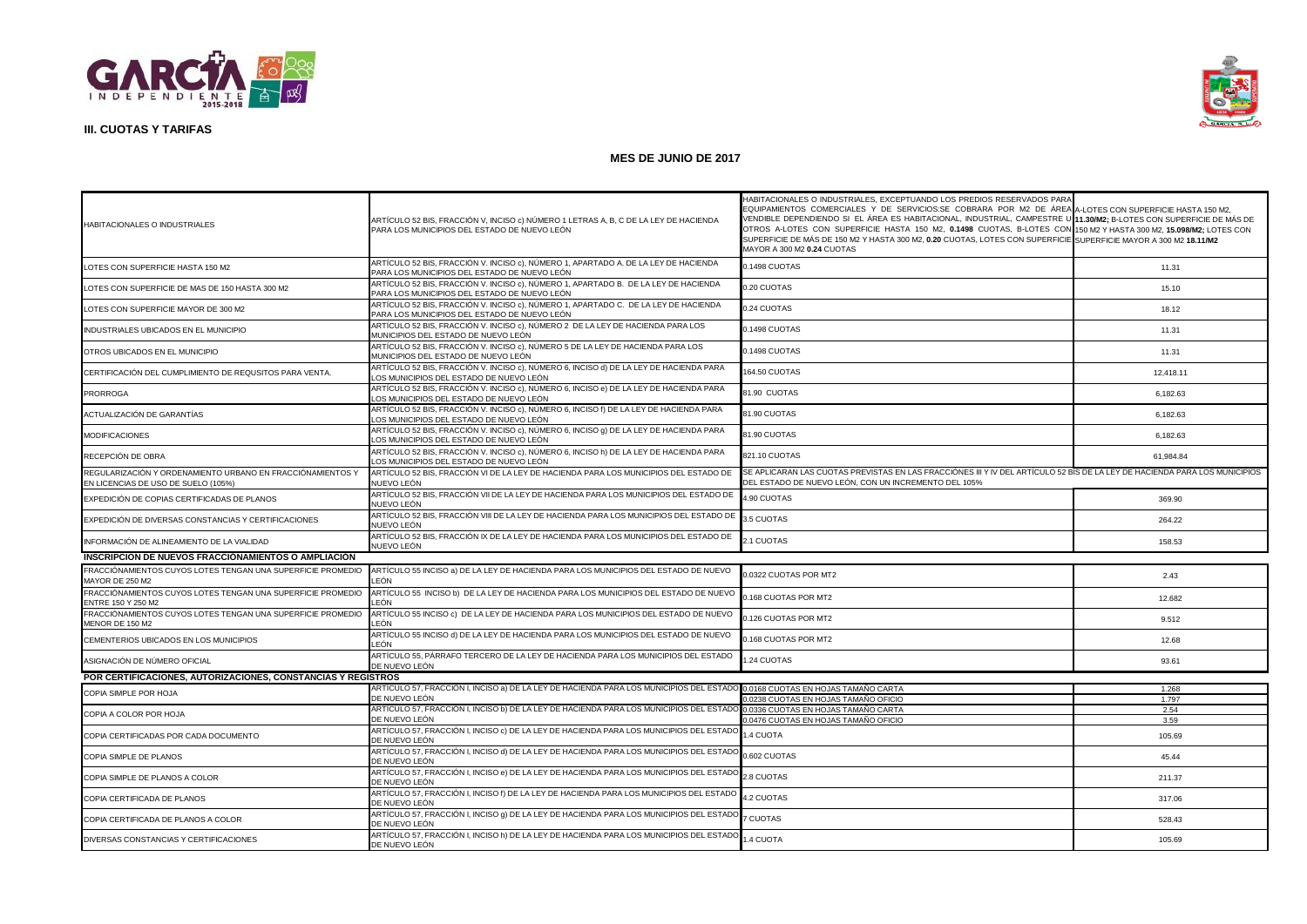



| BÚSQUEDA Y LOCALIZACIÓN DE ARCHIVOS Y EXPEDIENTES                                                                 | ARTÍCULO 57, FRACCIÓN I, PÁRRAFO TERCERO DE LA LEY DE HACIENDA PARA LOS MUNICIPIOS<br>EL ESTADO DE NUEVO LEÓN                     | .4 CUOTA                                                                                                                                                                                                          | 105.69                                                                                                |
|-------------------------------------------------------------------------------------------------------------------|-----------------------------------------------------------------------------------------------------------------------------------|-------------------------------------------------------------------------------------------------------------------------------------------------------------------------------------------------------------------|-------------------------------------------------------------------------------------------------------|
| CERTIFICACIÓN DE PREDIAL                                                                                          | ARTÍCULO 57, FRACCIÓN I, INCISO h) DE LA LEY DE HACIENDA PARA LOS MUNICIPIOS EL ESTADO<br>DE NUEVO LEÓN                           | <b>.4 CUOTA</b>                                                                                                                                                                                                   | 105.69                                                                                                |
| CERTIFICACIÓN COMISIONADOS MUNICIPALES                                                                            | ARTÍCULO 57, FRACCIÓN I, INCISO h) DE LA LEY DE HACIENDA PARA LOS MUNICIPIOS DEL ESTADO<br>DE NUEVO LEÓN                          | 1.4 CUOTA                                                                                                                                                                                                         | 105.69                                                                                                |
| CONSTANCIA O REGISTRO DE REFRENDO                                                                                 | ARTÍCULO 57, FRACCIÓN I, INCISO h) DE LA LEY DE HACIENDA PARA LOS MUNICIPIOS DEL ESTADO<br>DE NUEVO LEÓN                          | 1.4 CUOTA                                                                                                                                                                                                         | 105.69                                                                                                |
| CONSTANCIA DE NO INFRACCIÓNES, RELATIVAS A CONTROL VEHICULAR                                                      | ARTÍCULO 57, FRACCIÓN I, PÁRRAFO CUARTO DE LA LEY DE HACIENDA PARA LOS MUNICIPIOS<br>DEL ESTADO DE NUEVO LEÓN                     | 0.35 CUOTAS                                                                                                                                                                                                       | 26.42                                                                                                 |
|                                                                                                                   |                                                                                                                                   |                                                                                                                                                                                                                   |                                                                                                       |
| INSCRIPCIÓN AL INICIO DE ACTIVIDADES                                                                              | ARTÍCULO 58 DE LA LEY DE HACIENDA PARA LOS MUNICIPIOS DEL ESTADO DE NUEVO LEÓN                                                    | ESTE ARTÍCULO SOLO MENCIONA LAS CUOTAS POR INSCRIPCIÓN AL INICIO DE<br>ACTIVIDADES, POR REFRENDO ANUAL DE LICENCIA, AUTORIZACIÓN, PERMISO O<br>CONCESIÓN QUE SE CUBRIRÁN EN LOS MUNICIPIOS DEL ÁREA METROPOLITANA |                                                                                                       |
| <b>ESTADIOS DE FUTBOL</b>                                                                                         | ARTÍCULO 58 BIS FRACCIÓN A) NÚMERO 1 DE LA LEY DE HACIENDA PARA LOS MUNICIPIOS EL<br>ESTADO DE NUEVO LEÓN                         | HASTA 15,000 PERSONAS: 1500 CUOTAS<br>DE MAS DE 15,000 HASTA 25,000 PERSONAS: 2700 CUOTAS                                                                                                                         | 113,235.00<br>203.823.00                                                                              |
| CABARET, CENTROS NOCTURNOS, DISCOTECAS, CASAS Y                                                                   | ARTÍCULO 58 BIS FRACCIÓN A) NÚMERO 2 DE LA LEY DE HACIENDA PARA LOS MUNICIPIOS EL                                                 | DEMAS DE 25,000 PERSONAS: 4900 CUOTAS<br>NO MAYOR DE 120 M2: 3346 CUOTAS                                                                                                                                          | 369,901.00<br>252,589.54                                                                              |
| ESTABLECIMIENTOS DE APUESTAS                                                                                      | ESTADO DE NUEVO LEÓN                                                                                                              | MAYOR DE 120 M2: 3955 CUOTAS                                                                                                                                                                                      | 298,562.95                                                                                            |
| HOTELES Y MOTELES DE PASO CON SERVICIO DE BAR Y RESTURANT-BAR                                                     | ARTÍCULO 58 BIS FRACCIÓN A) NÚMERO 4 DE LA LEY DE HACIENDA PARA LOS MUNICIPIOS EL<br>ESTADO DE NUEVO LEÓN                         | 2100 CUOTAS                                                                                                                                                                                                       | 158,529.00                                                                                            |
| ESTABLECIMIENTOS QUE EXPENDAN BEBIDAS ALCOHÓLICAS CERRADAS                                                        |                                                                                                                                   |                                                                                                                                                                                                                   |                                                                                                       |
| ABARROTES CON VENTA DE CERVEZA CON UN AREA DE EXPOSICIÓN AL<br>PÚBLICO NO MAYOR A 50 M2                           | ARTÍCULO 58 BIS FRACCIÓN A) NÚMERO 5 INCISO a) DE LA LEY DE HACIENDA PARA LOS<br>MUNICIPIOS EL ESTADO DE NUEVO LEÓN               | 21 CUOTAS                                                                                                                                                                                                         | 1.585.29                                                                                              |
| ABARROTES CON VENTA DE CERVEZA, VINOS Y LICORES CON UN AREA DE<br>EXPOSICIÓN AL PÚBLICO, NO MAYOR A 50 M2         | ARTÍCULO 58 BIS FRACCIÓN A) NÚMERO 5 INCISO b) DE LA LEY DE HACIENDA PARA LOS<br>MUNICIPIOS EL ESTADO DE NUEVO LEÓN               | <b>42 CUOTAS</b>                                                                                                                                                                                                  | 3,170.58                                                                                              |
| DEPOSITO CON VENTA DE CERVEZA INCLUYENO LOS QUE TIENEN<br>SERVICIO DE AUTO                                        | ARTÍCULO 58 BIS FRACCIÓN A) NÚMERO 5 INCISO c) DE LA LEY DE HACIENDA PARA LOS<br>MUNICIPIOS EL ESTADO DE NUEVO LEÓN               | 56 CUOTAS                                                                                                                                                                                                         | 4,227.44                                                                                              |
| DEPOSITO CON VENTA DE CERVEZA, VINOS Y LICORES INCLUYENDO LOS<br>QUE TIENEN SERVICIO DE AUTO                      | ARTÍCULO 58 BIS FRACCIÓN A) NÚMERO 5 INCISO d) DE LA LEY DE HACIENDA PARA LOS<br>MUNICIPIOS EL ESTADO DE NUEVO LEÓN               | 112 CUOTAS                                                                                                                                                                                                        | 8,454.88                                                                                              |
| <b>LICORERÍAS</b>                                                                                                 | ARTÍCULO 58 BIS FRACCIÓN A) NÚMERO 5 INCISO e) DE LA LEY DE HACIENDA PARA LOS<br>MUNICIPIOS EL ESTADO DE NUEVO LEÓN               | 112 CUOTAS                                                                                                                                                                                                        | 8,454.88                                                                                              |
| MINISÚPER Y TIENDAS DE CONVENIENCIA CON UN AREA DE EXPOSICIÓN AL<br>PUBLICO NO MAYOR A 120 M2                     | ARTÍCULO 58 BIS FRACCIÓN A) NÚMERO 5 INCISO f) DE LA LEY DE HACIENDA PARA LOS<br>MUNICIPIOS EL ESTADO DE NUEVO LEÓN               | <b>84 CUOTAS</b>                                                                                                                                                                                                  | 6,341.16                                                                                              |
| MINISÚPER Y TIENDAS DE CONVENIENCIA CON UN AREA DE EXPOSICIÓN AI<br>PÚBLICO MAYOR A 120 M2                        | ARTÍCULO 58 BIS FRACCIÓN A) NÚMERO 5 INCISO 9) DE LA LEY DE HACIENDA PARA LOS<br>MUNICIPIOS EL ESTADO DE NUEVO LEÓN               | <b>189 CUOTAS</b>                                                                                                                                                                                                 | 14,267.61                                                                                             |
| TIENDAS DE AUTO SERVICIO MAYOR A 120 M2                                                                           | ARTÍCULO 58 BIS FRACCIÓN A) NÚMERO 5 INCISO h) DE LA LEY DE HACIENDA PARA LOS<br>MUNICIPIOS EL ESTADO DE NUEVO LEÓN               | 266 CUOTAS                                                                                                                                                                                                        | 20,080.34                                                                                             |
| TIENDAS DE AUTO SERV DEPARTAMENTALES MAYOR A 120 M2                                                               | ARTÍCULO 58 BIS FRACCIÓN A) NÚMERO 5 INCISO i) DE LA LEY DE HACIENDA PARA LOS<br>MUNICIPIOS EL ESTADO DE NUEVO LEÓN               | 532 CUOTAS                                                                                                                                                                                                        | 40,160.68                                                                                             |
| EXPENDIO Y DISTRIBUCIÓN AL MAYOREO DE CERVEZA Ó BEBIDAS<br>LCOHÓLICAS EN BOTELLA CERRADA                          | ARTÍCULO 58 BIS FRACCIÓN A) NÚMERO 5 INCISO j) DE LA LEY DE HACIENDA PARA LOS<br>MUNICIPIOS EL ESTADO DE NUEVO LEÓN               | <b>476 CUOTAS</b>                                                                                                                                                                                                 | 35,933.24                                                                                             |
| ESTABLECIMIENTOS QUE EXPENDAN BEBIDAS ALCOHÓLICAS EN BOTELLA ABIERTA O AL COPEO                                   |                                                                                                                                   |                                                                                                                                                                                                                   |                                                                                                       |
| CERVECERÍAS CON EXPENDIO DE CERVEZA                                                                               | ARTÍCULO 58 BIS FRACCIÓN A) NÚMERO 5 INCISO k) SUBINCISO a) DE LA LEY DE HACIENDA PARA<br>OS MUNICIPIOS DEL ESTADO DE NUEVO LEÓN  | 119 CUOTAS                                                                                                                                                                                                        | 8,983.31                                                                                              |
| RESTAURANTES, LONCHERÍAS, FONDAS Y SIMILARES CON EXPENDIO DE<br>CERVEZA                                           | ARTÍCULO 58 BIS FRACCIÓN A) NÚMERO 5 INCISO k) SUBINCISO b) DE LA LEY DE HACIENDA PARA<br>OS MUNICIPIOS DEL ESTADO DE NUEVO LEÓN  | 119 CUOTAS                                                                                                                                                                                                        | 8,983.31                                                                                              |
| BILLARES CON EXPENDIO DE CERVEZA                                                                                  | ARTÍCULO 58 BIS FRACCIÓN A) NÚMERO 5 INCISO k) SUBINCISO c) DE LA LEY DE HACIENDA PARA<br>LOS MUNICIPIOS DEL ESTADO DE NUEVO LEÓN | 119 CUOTAS                                                                                                                                                                                                        | 8,983.31                                                                                              |
| BILLARES CON EXPENDIO DE CERVEZA. VINOS Y LICORES                                                                 | ARTÍCULO 58 BIS FRACCIÓN A) NÚMERO 5 INCISO k) SUBINCISO d) DE LA LEY DE HACIENDA PARA<br>OS MUNICIPIOS DEL ESTADO DE NUEVO LEÓN  | 182 CUOTAS                                                                                                                                                                                                        | 13,739.18                                                                                             |
| CANTINAS O BARES CON EXPENDIO DE CERVEZA VINOS Y LICORES                                                          | ARTÍCULO 58 BIS FRACCIÓN A) NÚMERO 5 INCISO k) SUBINCISO e) DE LA LEY DE HACIENDA PARA<br>LOS MUNICIPIOS DEL ESTADO DE NUEVO LEÓN | 350 CUOTAS                                                                                                                                                                                                        | 26,421.50                                                                                             |
| RESTAURANTES - BAR CON EXPENIO DE CERVEZA, VINOS Y LICORES, CON<br>JN ÁREA DE ATENCIÓN AL PÚBLICO DE HASTA 120 M2 | ARTÍCULO 58 BIS FRACCIÓN A) NÚMERO 5 INCISO K) SUBINCISO f) DE LA LEY DE HACIENDA PARA<br>OS MUNICIPIOS DEL ESTADO DE NUEVO LEÓN. | 210 CUOTAS                                                                                                                                                                                                        | 15,852.90                                                                                             |
| RESTAURANTES- BAR CON EXPENDIO DE CERVEZA, VINOS Y LICORES CON<br>JN AREA DE ATENCIÓN AL PÚBLICO MAYOR A 120 M2   | ARTÍCULO 58 BIS FRACCIÓN A) NÚMERO 5 INCISO K) SUBINCISO g) DE LA LEY DE HACIENDA PARA<br>OS MUNICIPIOS DEL ESTADO DE NUEVO LEÓN  | 350 CUOTAS                                                                                                                                                                                                        | 26,421.50                                                                                             |
| CENTROS O CLUBES SOCIALES O DEPORTIVOS CON EXPENDIO Y<br>CONSUMO DE CERVEZA, VINOS Y LICORES                      | ARTÍCULO 58 BIS FRACCIÓN A) NÚMERO 5 INCISO k) SUBINCISO h) DE LA LEY DE HACIENDA PARA<br>LOS MUNICIPIOS DEL ESTADO DE NUEVO LEÓN | PAGARÁN 1.4 CUOTAS POR METRO DE SUPERFICIE DE EXPENDIO O DE CONSUMO, EN<br>NINGÚN CASO LA CANTIDAD SERÁ INFERIOR A 140 CUOTAS                                                                                     | \$105.68 POR M2 DE SUPERFICIE DE EXPENDIO O<br>DE CONSUMO, NINGUN CASO SERA INFERIOR A<br>\$10,568.60 |
| CENTROS O CLUBES SOCIALES O DEPORTIVOS CON CONSUMO DE<br>CERVEZA, VINOS Y LICORES                                 | ARTÍCULO 58 BIS FRACCIÓN A) NÚMERO 5 INCISO k) SUBINCISO I) DE LA LEY DE HACIENDA PARA<br>LOS MUNICIPIOS DEL ESTADO DE NUEVO LEÓN | PAGARÁN <b>0.35</b> CUOTAS POR METRO CUADRADO DE SUPERFICIE DE CONSUMO, EN<br>NINGUN CASO, LA CANTIDAD A PAGAR SERA MENOR A 70 CUOTAS                                                                             | \$26.42 POR M2 DE SUPERFICIE DE CONSUMO.<br>NINGUN CASO SERA INFERIOR A \$5,284.30                    |
|                                                                                                                   |                                                                                                                                   |                                                                                                                                                                                                                   |                                                                                                       |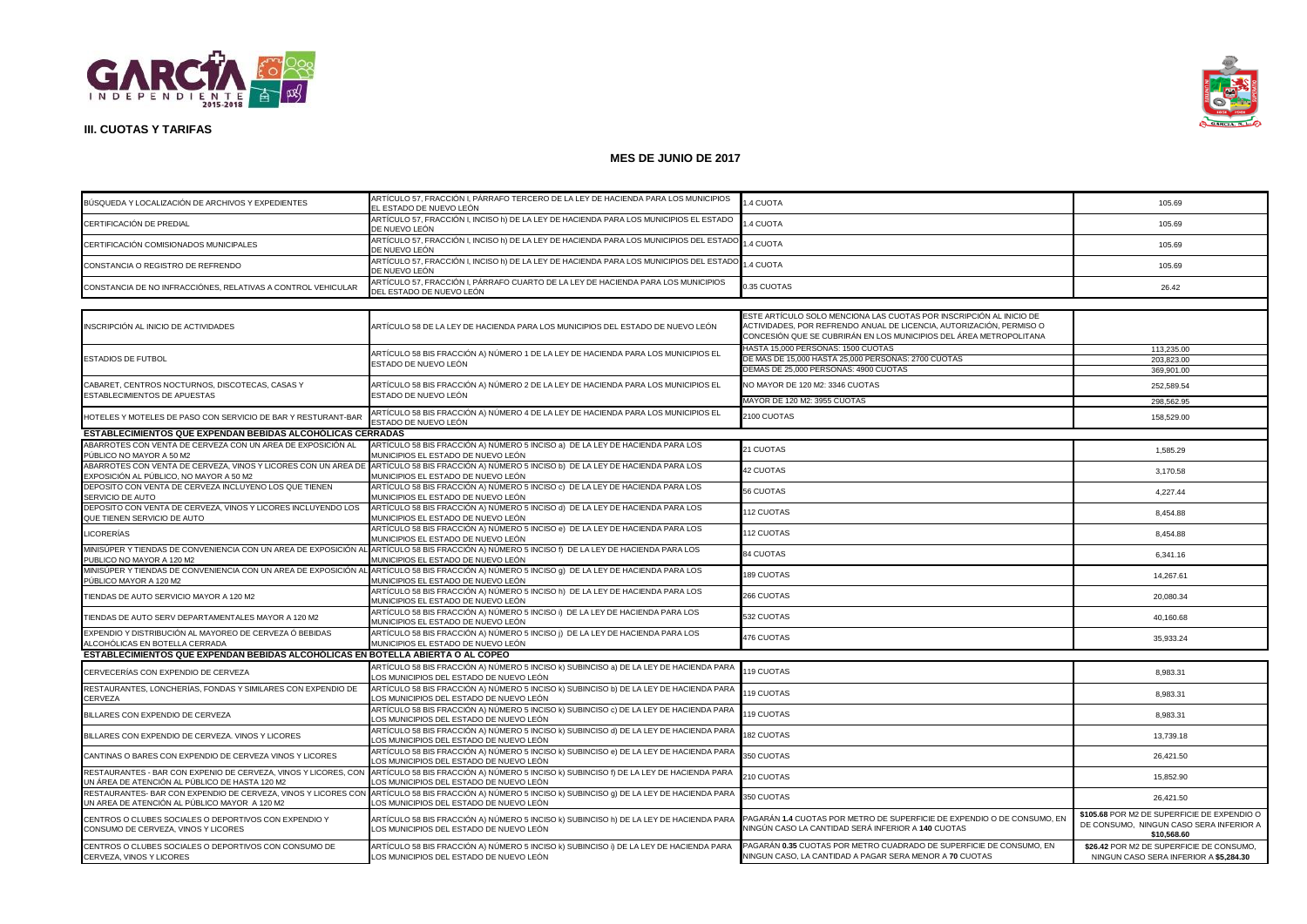



|                                                                                     |                                                                                                                                   | HASTA 150 M2 DE EXPENDIO O CONSUMO ABIERTO AL PÚBLICO 210 CUOTAS                                                                                                                                                  | 15,852.90                                                  |  |
|-------------------------------------------------------------------------------------|-----------------------------------------------------------------------------------------------------------------------------------|-------------------------------------------------------------------------------------------------------------------------------------------------------------------------------------------------------------------|------------------------------------------------------------|--|
| HOTELES CON EXPENDIO O CONSUMO DE CERVEZAS, VINOS O LICORES,<br><b>HASTA 150 M2</b> | ARTICULO 58 BIS FRACCIÓN A) NÚMERO 5 INCISO k) SUBINCISO ¡) DE LA LEY DE HACIENDA PARA<br>OS MUNICIPIOS DEL ESTADO DE NUEVO LEÓN. | POR EL EXEDENTE DE 150 METROS, PAGARÁN POR CADA M2 O FRACCIÓN DE<br>EXPENDIO O CONSUMO ABIERTO AL PÚBLICO <b>0.84</b> CUOTAS                                                                                      | 63.41                                                      |  |
|                                                                                     |                                                                                                                                   | NOTA: EN NINGIN CASO LA CANTIDAD A PAGAR SERA MAYOR A 1,400 CUOTAS                                                                                                                                                | NO MAYOR A \$105,686                                       |  |
| PERMISOS ESPECIALES                                                                 |                                                                                                                                   |                                                                                                                                                                                                                   |                                                            |  |
|                                                                                     | ARTÍCULO 58 BIS FRACCIÓN B) NÚMERO 1 DE LA LEY DE HACIENDA PARA LOS MUNICIPIOS DEL                                                | 0.2 CUOTAS POR M2 DE SUPERFICIE DE EXPENDIO O CONSUMO. MAS UN 10% DE LOS                                                                                                                                          |                                                            |  |
| EXPENDIO Y CONSUMO DE BEBIDAS ALCOHOLICAS                                           | ESTADO DE NUEVO LEÓN                                                                                                              | DERECHOS POR CADA DIA DE DURACION DEL PERMISO                                                                                                                                                                     | 15.10                                                      |  |
| CONSUMO DE BEBIDAS ALCOHOLICAS                                                      | ARTÍCULO 58 BIS FRACCIÓN B) NÚMERO 2 DE LA LEY DE HACIENDA PARA LOS MUNICIPIOS DEL<br>ESTADO DE NUEVO LEÓN                        | 0.1 CUOTAS POR M2 SE SUPERFICIE DE CONSUMO, MAS UN 10% DE LOS DERECHOS<br>POR CADA DIA DE DURACION DEL PERMISO                                                                                                    | 7.55                                                       |  |
|                                                                                     |                                                                                                                                   | EN NINGUN CASO LA CANTIDAD A PAGAR SERÁ MENOR A 50 CUOTAS                                                                                                                                                         | 3,774.50                                                   |  |
| <b>REVISION, INSPECCIÓN Y SERVICIO</b>                                              |                                                                                                                                   |                                                                                                                                                                                                                   |                                                            |  |
| SERVICIO DE EXAMEN MEDICO DE PERICIA PARA AUTORIZACIÓN DE<br>ICENCIA DE MANEJO      | ARTÍCULO 62 FRACCIÓN I DE LA LEY DE HACIENDA PARA LOS MUNICIPIOS DEL ESTADO DE<br>NUEVO LEÓN                                      | 2.8 CUOTAS                                                                                                                                                                                                        | 211.37                                                     |  |
| PERMISO PARA TRANSITAR SIN PLACAS                                                   | ARTÍCULO 62 FRACCIÓN I, PÁRRAFO SEGUNDO DE LA LEY DE HACIENDA PARA LOS MUNICIPIOS<br>DEL ESTADO DE NUEVO LEÓN                     | <b>3.4 CUOTAS</b>                                                                                                                                                                                                 | 634.12                                                     |  |
| LICENCIA PARA ESTACIONAMIENTO CARGA Y DESCARGA                                      | ARTÍCULO 62 FRACCIÓN I, PÁRRAFO CUARTO DE LA LEY DE HACIENDA PARA LOS MUNICIPIOS<br>DEL ESTADO DE NUEVO LEÓN                      | <b>7 CUOTAS</b>                                                                                                                                                                                                   | 528.43                                                     |  |
| REVISIÓN DE ISAI                                                                    | ARTÍCULO 62 FRACCIÓN IV DE LA LEY DE HACIENDA PARA LOS MUNICIPIOS DEL ESTADO DE<br>NUEVO LEÓN                                     | 14 CUOTAS POR CADA INMUEBLE CUANDO NO EXISTA CANTIDAD A PAGAR POR<br>CONCEPTO DEL ISAI                                                                                                                            | 1,056.86                                                   |  |
| INSPECCIÓN DE COMERCIO AMBULANTE                                                    | ARTÍCULO 62, FRACCIÓN II DE LA LEY DE HACIENDA PARA LOS MUNICIPIOS DEL ESTADO DE<br>NUEVO LEÓN                                    | DE \$20 A \$70 POR INSPECCIONES QUE PREVIENEN LOS REGLAMENTOS A NIVEL<br><b>MUNICIPAL</b>                                                                                                                         | \$20 Y \$70                                                |  |
| INTERVENCION DE DIV. Y ESPECT. PUB.                                                 | ARTÍCULO 31 BIS, FRACCIÓN I, INCISO d) y ARTÍCULO 63 DE LA LEY DE HACIENDA PARA LOS<br>MUNICIPIOS DEL ESTADO DE NUEVO LEÓN        | EN RAZÓN A SU COSTO                                                                                                                                                                                               | SEGÚN SEA EL CASO                                          |  |
| INSPECCIÓN DE ECOLOGÍA                                                              | ARTICULO 63 DE LA LEY DE HACIENDA PARA LOS MUNICIPIOS DEL ESTADO DE NUEVO LEÓN                                                    | EN RAZÓN A SU COSTO                                                                                                                                                                                               | SEGÚN SEA EL CASO                                          |  |
| SERVICIOS SANITARIOS QUE PRESTE EL MUNICIPIO                                        |                                                                                                                                   |                                                                                                                                                                                                                   |                                                            |  |
| MANTENER ANIMALES EN OBSERVACIÓN                                                    | ARTÍCULO 62, FRACCIÓN VI, INCISO a) DE LA LEY DE HACIENDA PARA LOS MUNICIPIOS DEL<br>ESTADO DE NUEVO LEÓN                         | 0.7 CUOTAS                                                                                                                                                                                                        | 52.84                                                      |  |
| RECOGER ANIMALES DOMÉSTICOS ENFERMOS                                                | ARTÍCULO 62, FRACCIÓN VI INCISO b) DE LA LEY DE HACIENDA PARA LOS MUNICIPIOS DEL<br>ESTADO DE NUEVO LEÓN                          | 0.7 CUOTAS                                                                                                                                                                                                        | 52.84                                                      |  |
| <b>EXPEDICIÓN DE LICENCIAS</b>                                                      |                                                                                                                                   |                                                                                                                                                                                                                   |                                                            |  |
| LICENCIA DE ANUNCIOS                                                                | ARTÍCULO 64, FRACCIÓN V, PÁRRAFO PRIMERO DE LA LEY DE HACIENDA PARA LOS MUNICIPIOS<br>DEL ESTADO DE NUEVO LEÓN                    | POR LICENCIA Y MEDIO DE IDENTIFICACIÓN POR M2 DE EXPOSICIÓN, 2.5 CUOTAS                                                                                                                                           | 188.73                                                     |  |
|                                                                                     | ARTÍCULO 64, FRACCIÓN V, PÁRRAFO SEGUNDO DE LA LEY DE HACIENDA PARA LOS MUNICIPIOS<br>DEL ESTADO DE NUEVO LEÓN                    | ANUNCIOS CUYA SUPERFICIE DE EXPOSICIÓN ESTE COMPUESTA DE ELEMENTOS<br>ELECTRÓNICOS, EL MONTO MÁXIMO SERÁ DE 75 CUOTAS                                                                                             | 5,661.75                                                   |  |
| LICENCIA DE ANUNCIOS EN VÍA PÚBLICA                                                 | ARTÍCULO 64, FRACCIÓN V, PÁRRAFO SEXTO DE LA LEY DE HACIENDA PARA LOS MUNICIPIOS DEL<br>ESTADO DE NUEVO LEÓN                      | 0.4 CUOTAS POR METROS CUADRADO DE EXPOSICIÓN POR DÍA                                                                                                                                                              | 30.20                                                      |  |
| <b>LIMPIEZA DE LOTES BALDIOS</b>                                                    |                                                                                                                                   |                                                                                                                                                                                                                   |                                                            |  |
|                                                                                     | ARTÍCULO 65, INCISO a) DE LA LEY DE HACIENDA PARA LOS MUNICIPIOS DEL ESTADO DE NUEVO<br>LEÓN                                      | PREDIOS CON SUPERFICIE HASTA 1,000 M2: 0.84 CUOTAS                                                                                                                                                                | 63.41                                                      |  |
| LIMPIEZA DE LOTES BALDÍOS                                                           | ARTÍCULO 65 INCISO b) DE LA LEY DE HACIENDA PARA LOS MUNICIPIOS DEL ESTADO DE NUEVO<br>EÓN.                                       | POR EL EXCEDENTE DE 1,000 M2, POR CADA M2 EXCEDENTE: 0.72 CUOTAS                                                                                                                                                  | 54.35                                                      |  |
|                                                                                     | ARTÍCULO 65, PÁRRAFO SEPTIMO DE LA LEY DE HACIENDA PARA LOS MUNICIPIOS DEL ESTADO<br>DE NUEVO LEÓN                                | POR SERVICIO DE RECOLECCIÓN, TRASLADO Y DISPOSICIÓN FINAL DE LA BASURA<br>PRODUCTO DE LA LIMPIEZA A SOLICITUD DEL PROPIETARIO DEL PREDIO, EL COSTO<br>SERÁ DE 8.4 CUOTAS POR M3 O FRACCIÓN DE MATERIA RECOLECTADA | 634.12                                                     |  |
| LIMPIEZA Y RECOLECCION DE DESECHOS INDUSTRIALES Y COMERCIALES                       |                                                                                                                                   |                                                                                                                                                                                                                   |                                                            |  |
|                                                                                     | ARTÍCULO 65 BIS INCISO a) DE LA LEY DE HACIENDA PARA LOS MUNICIPIOS DEL ESTADO DE<br>NUEVO LEÓN                                   | INMUEBLES QUE GENEREN HASTA 5 KG, DIARIOS, 2 CUOTAS                                                                                                                                                               | 150.98                                                     |  |
|                                                                                     | ARTÍCULO 65 BIS INCISO b) DE LA LEY DE HACIENDA PARA LOS MUNICIPIOS DEL ESTADO DE<br>NUEVO LEÓN                                   | INMUEBLES QUE GENEREN MÁS DE 5 KG. Y HASTA 10 KG DIARIOS, 4 CUOTAS                                                                                                                                                | 301.96                                                     |  |
|                                                                                     | ARTÍCULO 65 BIS INCISO c) DE LA LEY DE HACIENDA PARA LOS MUNICIPIOS DEL ESTADO DE<br>NUEVO LEÓN                                   | INMUEBLES QUE GENEREN MÁS DE 10 KG. Y HASTA 25 KG. DIARIOS, 6 CUOTAS                                                                                                                                              | 452.94                                                     |  |
| SERVICIO DE LIMPIA DE DESECHOS INDUSTRIALES Y COMERCIALES                           | ARTÍCULO 65 BIS INCISO d) DE LA LEY DE HACIENDA PARA LOS MUNICIPIOS DEL ESTADO DE<br>NUEVO LEÓN                                   | INMUEBLES QUE GENEREN MÁS DE 25 KG. Y HASTA 50 KG. DIARIOS, 14 CUOTAS                                                                                                                                             | 1,056.86                                                   |  |
|                                                                                     | ARTÍCULO 65 BIS INCISO e) DE LA LEY DE HACIENDA PARA LOS MUNICIPIOS DEL ESTADO DE<br>NUEVO LEÓN                                   | NMUEBLES QUE GENEREN MÁS DE 50 KG. Y HASTA 100 KG. DIARIOS, 25 CUOTAS                                                                                                                                             | 1,887.25                                                   |  |
|                                                                                     | ARTÍCULO 65 BIS INCISO f) DE LA LEY DE HACIENDA PARA LOS MUNICIPIOS DEL ESTADO DE<br>NUEVO LEÓN                                   | INMUEBLES QUE GENEREN MÁS DE 100 KG. Y HASTA 200 KG. DIARIOS, 48 CUOTAS                                                                                                                                           | 3,623.52                                                   |  |
|                                                                                     | ARTÍCULO 65 BIS INCISO 9) DE LA LEY DE HACIENDA PARA LOS MUNICIPIOS DEL ESTADO DE<br>NUEVO LEÓN                                   | INMUEBLES QUE GENEREN MÁS DE 200 KG. Ó EL EQUIVALENTE A TRES M3 DIARIOS EL<br>COBRO SERÁ DE 48 CUOTAS MÁS 0.50 CUOTAS POR CADA 5KG. ADICIONALES                                                                   | \$3,623.52 MÁS \$37.745 POR CADA 5KG<br><b>ADICIONALES</b> |  |
| <b>OCUPACION DE LA VIA PUBLICA</b>                                                  |                                                                                                                                   |                                                                                                                                                                                                                   |                                                            |  |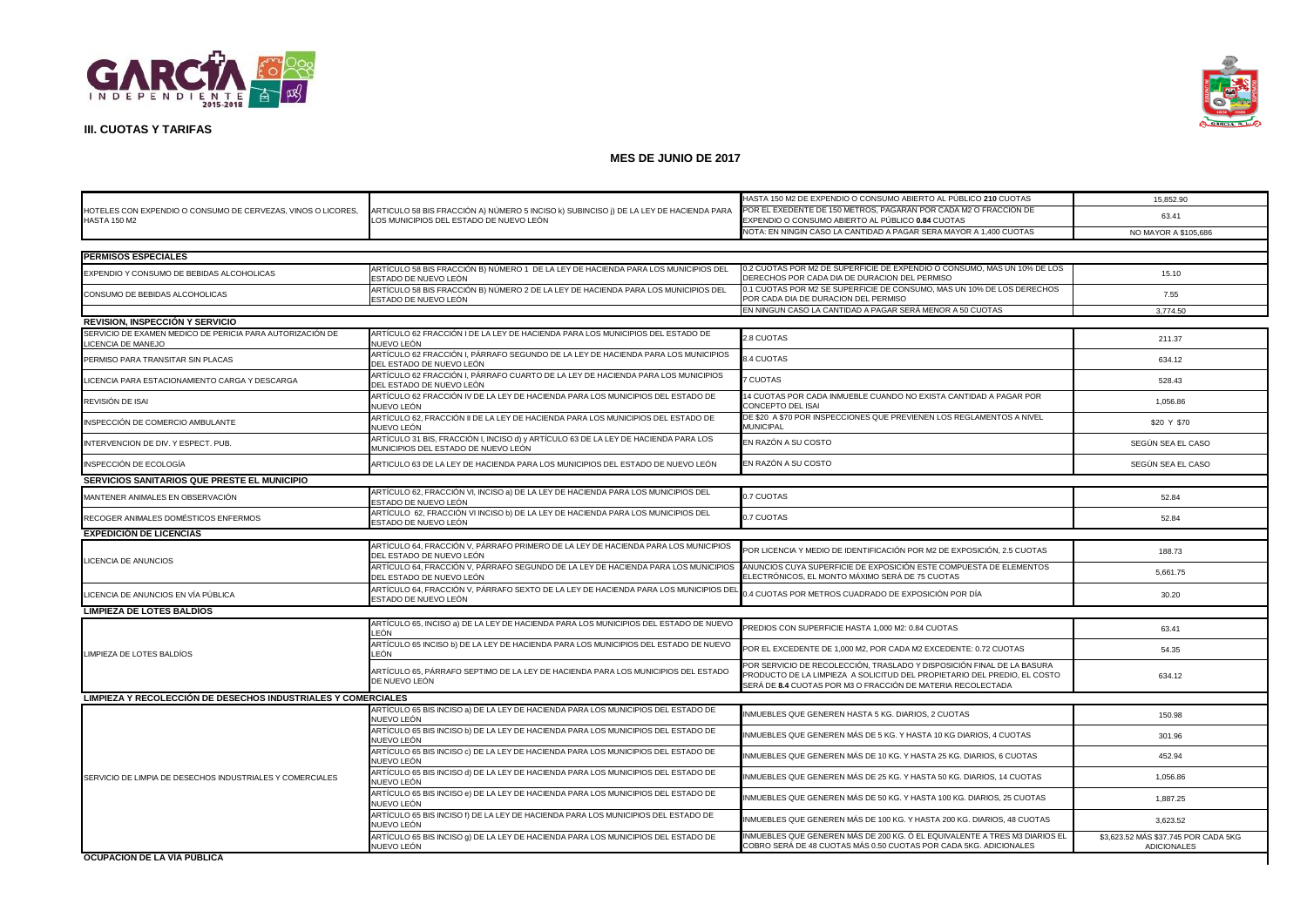



| OCUPAR LA VÍA PUBLICA CON INSTALACIONES FIJAS O SEMIFIJAS                                   | ARTÍCULO 65 BIS-1, FRACCIÓN I DE LA LEY DE HACIENDA PARA LOS MUNCICPIOS DEL ESTADO DE<br>NUEVO LEÓN                                                                                                                                           | 0.0224 CUOTAS DIARIAS                                                                                                                                                                                                                                                     | 1.69              |  |
|---------------------------------------------------------------------------------------------|-----------------------------------------------------------------------------------------------------------------------------------------------------------------------------------------------------------------------------------------------|---------------------------------------------------------------------------------------------------------------------------------------------------------------------------------------------------------------------------------------------------------------------------|-------------------|--|
| SITIOS DE AUTOMÓVILES                                                                       | ARTÍCULO 65 BIS-1, FRACCIÓN II DE LA LEY DE HACIENDA PARA LOS MUNICIPIOS DEL ESTADO DE<br>NUEVO LEÓN                                                                                                                                          | 7 CUOTAS POR TRIMESTRE                                                                                                                                                                                                                                                    | 528.43            |  |
| CAJONES ESTACIONAMIENTO COMERCIAL                                                           | ARTÍCULO 65 BIS-1, FRACCIÓN III INCISO a) DE LA LEY DE HACIENDA PARA LOS MUNICIPIOS DEL<br>:STADO DE NUEVO LEÓN                                                                                                                               | <b>7 CUOTAS POR M2</b>                                                                                                                                                                                                                                                    | 528.43            |  |
| CAJONES ESTACIONAMIENTO PARTICULAR                                                          | ARTÍCULO 65 BIS-1, FRACCIÓN III INCISO b) DE LA LEY DE HACIENDA PARA LOS MUNICIPIOS DEL<br>ESTADO DE NUEVO LEÓN                                                                                                                               | 2.10 CUOTAS POR M2                                                                                                                                                                                                                                                        | 158.53            |  |
| RECOLECCIÓN DE PARQUÍMETROS                                                                 | ARTÍCULO 65 BIS-1, FRACCIÓN IV, PÁRRAFO PRIMERO DE LA LEY DE HACIENDA PARA LOS<br>MUNICIPIOS DEL ESTADO DE NUEVO LEÓN                                                                                                                         | \$2.50 POR HORA                                                                                                                                                                                                                                                           | \$2.50 POR HORA   |  |
| OCUPACION DE LA VÍA PÚBLICA                                                                 | ARTÍCULO 65 BIS-1, FRACCIÓN I DE LA LEY DE HACIENDA PARA LOS MUNCICPIOS DEL ESTADO DE<br>NUEVO LEÓN                                                                                                                                           | 0.0224 CUOTAS DIARIAS POR M2 COMPLETO O FRACCIÓN                                                                                                                                                                                                                          | 1.69              |  |
| OTRAS OCUPACIONES DE LA VÍA PÚBLICA                                                         | ARTÍCULO 65 BIS-1, FRACCIÓN I, PÁRRAFO SEGUNDO DE LA LEY DE HACIENDA PARA LOS<br>MUNCIPIOS DEL ESTADO DE NUEVO LEÓN                                                                                                                           | 0.1134 CUOTAS DIARIAS POR METRO CUADRADO                                                                                                                                                                                                                                  | 8.56              |  |
| CONTRIBUCIONES POR NUEVOS FRACCIONAMIENTOS, EDIFICACIONES, RELOTIFICACIONES Y SUBDIVISIONES |                                                                                                                                                                                                                                               |                                                                                                                                                                                                                                                                           |                   |  |
| PAGO DEL 7 %                                                                                | ARTICULO 65 BIS 2 DE LA LEY DE HACIENDA PARA LOS MUNICIPIOS DEL ESTADO DE NUEVO LEÓN SEGÚN SEA EL CASO                                                                                                                                        |                                                                                                                                                                                                                                                                           | SEGÚN SEA EL CASO |  |
| PAGO DEL ARTÍCULO 151 FRACC II                                                              | ARTICULO 65 BIS 2 DE LA LEY DE HACIENDA PARA LOS MUNICIPIOS DEL ESTADO DE NUEVO LEÓN                                                                                                                                                          | CEDER SUELO AL MUNICIPIO PARA DESTINOS A RAZÓN DEL 17% -DIECISIETE DEL ÁREA<br>VENDIBLE Ó 22 -VEINTIDÓS METROS CUADRADOS POR UNIDAD DE VIVIENDA, O LO QUE<br>RESULTE MAYOR. LOS USOS COMPLEMENTARIOS NO HABITACIONALES CEDERÁN EL<br>7% -SIETE DEL ÁREA VENDIBLE CORRESP. | SEGÚN SEA EL CASO |  |
| <b>OTROS INGRESOS</b>                                                                       |                                                                                                                                                                                                                                               |                                                                                                                                                                                                                                                                           |                   |  |
| OTROS INGRESOS                                                                              | ARTICULO 63 PÁRRAFO SEGUNDO DE LA LEY DE HACIENDA PARA LOS MUNICIPIOS DEL ESTADO<br>DE NUEVO LEÓN                                                                                                                                             | SEGÚN SEA EL CASO                                                                                                                                                                                                                                                         | SEGÚN SEA EL CASO |  |
| <b>DIVERSOS</b>                                                                             |                                                                                                                                                                                                                                               |                                                                                                                                                                                                                                                                           |                   |  |
| <b>DIVERSOS</b>                                                                             | ARTICULO 63 PÁRRAFO SEGUNDO DE LA LEY DE HACIENDA PARA LOS MUNICIPIOS DEL ESTADO<br>DE NUEVO LEÓN                                                                                                                                             | SEGÚN SEA EL CASO                                                                                                                                                                                                                                                         | SEGÚN SEA EL CASO |  |
|                                                                                             | <b>3.- APROVECHAMIENTOS</b>                                                                                                                                                                                                                   |                                                                                                                                                                                                                                                                           |                   |  |
|                                                                                             |                                                                                                                                                                                                                                               |                                                                                                                                                                                                                                                                           |                   |  |
| <b>CONCEPTO Y DESCRIPCIÓN</b>                                                               | <b>FUNDAMENTO JURÍDICO</b>                                                                                                                                                                                                                    | <b>CUOTA QUE CORRESPONDE</b>                                                                                                                                                                                                                                              | <b>CANTIDAD</b>   |  |
| <b>MULTAS</b>                                                                               |                                                                                                                                                                                                                                               |                                                                                                                                                                                                                                                                           |                   |  |
| MULTAS DE TRÁNSITO                                                                          | ARTICULO 67, FRACCIÓN I Y ARTICULO 69 DE LA LEY DE HACIENDA PARA LOS MUNICIPIOS DEL<br>ESTADO DE NUEVO LEÓN Y ARTICULO 136, FRACCIÓN V, 137, 138, 139, 140 Y 145 DEL<br>REGLAMENTO DE TRANSITO Y VIALIDAD DEL MUNICIPIO DE GARCIA, NUEVO LEÓN | DE ACUERDO AL TABULADOR Y DEMAS PRECEPTOS QUE ESTABLECE EL<br>REGLAMENTO DE TRANSITO Y VIALIDAD DEL MUNCIPIO DE GARCIA, NUEVO LEÓN                                                                                                                                        | SEGÚN SEA EL CASO |  |
| MULTAS DE POLICÍA                                                                           | ARTICULO 67, FRACCIÓN I Y ARTICULO 69 DE LA LEY DE HACIENDA PARA LOS MUNICIPIOS DEL<br>ESTADO DE NUEVO LEÓN                                                                                                                                   | DE ACUERDO A TABULADOR                                                                                                                                                                                                                                                    | SEGÚN SEA EL CASO |  |
| MULTAS DE OBRAS PÚBLICAS                                                                    | ARTICULO 67 FRACCIÓN I Y ARTICULO 69 DE LA LEY DE HACIENDA PARA LOS MUNICIPIOS DEL<br>ESTADO DE NUEVO LEÓN                                                                                                                                    | DE ACUERDO A TABULADOR                                                                                                                                                                                                                                                    | SEGÚN SEA EL CASO |  |
| MULTAS DE COMERCIO Y ESPECTÁCULOS                                                           | ARTICULO 67 FRACCIÓN I Y ARTICULO 69 DE LA LEY DE HACIENDA PARA LOS MUNICIPIOS DEL<br>STADO DE NUEVO LEÓN                                                                                                                                     | DE ACUERDO A TABULADOR                                                                                                                                                                                                                                                    | SEGÚN SEA EL CASO |  |
| MULTAS DE LOTES BALDÍOS                                                                     | ARTICULO 67 FRACCIÓN I Y ARTICULO 69 DE LA LEY DE HACIENDA PARA LOS MUNICIPIOS DEL<br>ESTADO DE NUEVO LEÓN                                                                                                                                    | DE ACUERDO A TABULADOR                                                                                                                                                                                                                                                    | SEGÚN SEA EL CASO |  |
| MULTA DE ISAI                                                                               | ARTICULO 67 FRACCIÓN I Y ARTICULO 69 DE LA LEY DE HACIENDA PARA LOS MUNICIPIOS DEL<br>ESTADO DE NUEVO LEÓN                                                                                                                                    | DE ACUERDO A TABULADOR                                                                                                                                                                                                                                                    | SEGÚN SEA EL CASO |  |
| MULTAS DE ECOLOGÍA                                                                          | ARTICULO 67 FRACCIÓN I Y ARTICULO 69 DE LA LEY DE HACIENDA PARA LOS MUNICIPIOS DEL<br>ESTADO DE NUEVO LEÓN                                                                                                                                    | DE ACUERDO A TABULADOR                                                                                                                                                                                                                                                    | SEGÚN SEA EL CASO |  |
| MULTAS PROTECCIÓN CIVIL                                                                     | ARTICULO 67 FRACCIÓN I Y ARTICULO 69 DE LA LEY DE HACIENDA PARA LOS MUNICIPIOS DEL<br>ESTADO DE NUEVO LEÓN                                                                                                                                    | DE ACUERDO A TABULADOR                                                                                                                                                                                                                                                    | SEGÚN SEA EL CASO |  |
| MULTAS DE LIMPIA                                                                            | ARTICULO 67 FRACCIÓN I Y ARTICULO 69 DE LA LEY DE HACIENDA PARA LOS MUNICIPIOS DEL<br>ESTADO DE NUEVO LEÓN                                                                                                                                    | DE ACUERDO A TABULADOR                                                                                                                                                                                                                                                    | SEGÚN SEA EL CASO |  |
| <b>ACCESORIOS Y REZAGOS</b>                                                                 |                                                                                                                                                                                                                                               |                                                                                                                                                                                                                                                                           |                   |  |
| RECARGOS DE IMPUESTO PREDIAL                                                                | ARTICULO 67 , FRACCIÓN III DE LA LEY DE HACIENDA PARA LOS MUNICIPIOS DEL ESTADO DE<br>IUEVO LEÓN, Y LEY DE INGRESOS DE LOS MUNICIPIOS DEL ESTADO DE NUEVO LEÓN PARA EL<br>AÑO 2017, ART. TERCERO Y CUARTO                                     | AL PRESENTARSE ESPONTANEAMENTE EL 1% Y AL SER REQUERIDO EL 1.2% POR<br>CADA MES O FRACCIÓN QUE SE RETARDE EL PAGO                                                                                                                                                         | SEGÚN SEA EL CASO |  |
| RECARGOS DE ADQUISICION DE INMUEBLES                                                        | ARTICULO 67, FRACCIÓN III DE LA LEY DE HACIENDA PARA LOS MUNICIPIOS DEL ESTADO DE<br>NUEVO LEÓN, Y LEY DE INGRESOS DE LOS MUNICIPIOS DEL ESTADO DE NUEVO LEÓN PARA EL<br>AÑO 2017, ART. TERCERO Y CUARTO                                      | AL PRESENTARSE ESPONTANEAMENTE EL 1% Y AL SER REQUERIDO EL 1.2% POR<br>CADA MES O FRACCIÓN QUE SE RETARDE EL PAGO                                                                                                                                                         | SEGÚN SEA EL CASO |  |